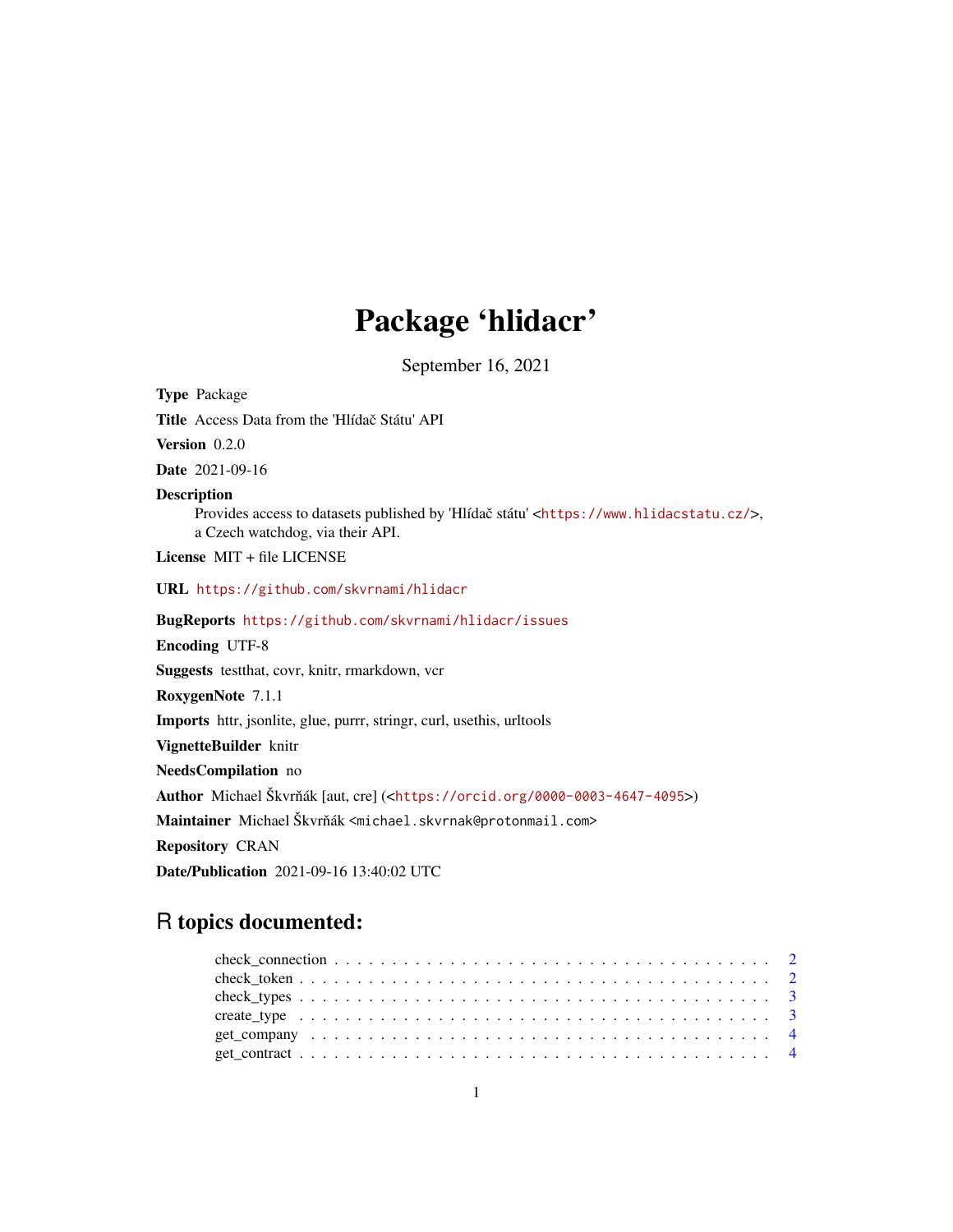## <span id="page-1-0"></span>2 check\_token

|       | handle_error_response $\ldots \ldots \ldots \ldots \ldots \ldots \ldots \ldots \ldots \ldots \ldots \ldots \ldots 13$ |    |
|-------|-----------------------------------------------------------------------------------------------------------------------|----|
|       |                                                                                                                       |    |
|       |                                                                                                                       |    |
|       |                                                                                                                       |    |
|       |                                                                                                                       |    |
| Index |                                                                                                                       | 18 |

check\_connection *Check internet connection*

## Description

Check internet connection

## Usage

check\_connection()

## Value

No return value, called for side effects

check\_token *Check API token*

## Description

Check API token

## Usage

check\_token(token)

## Arguments

token API token to Hlidac statu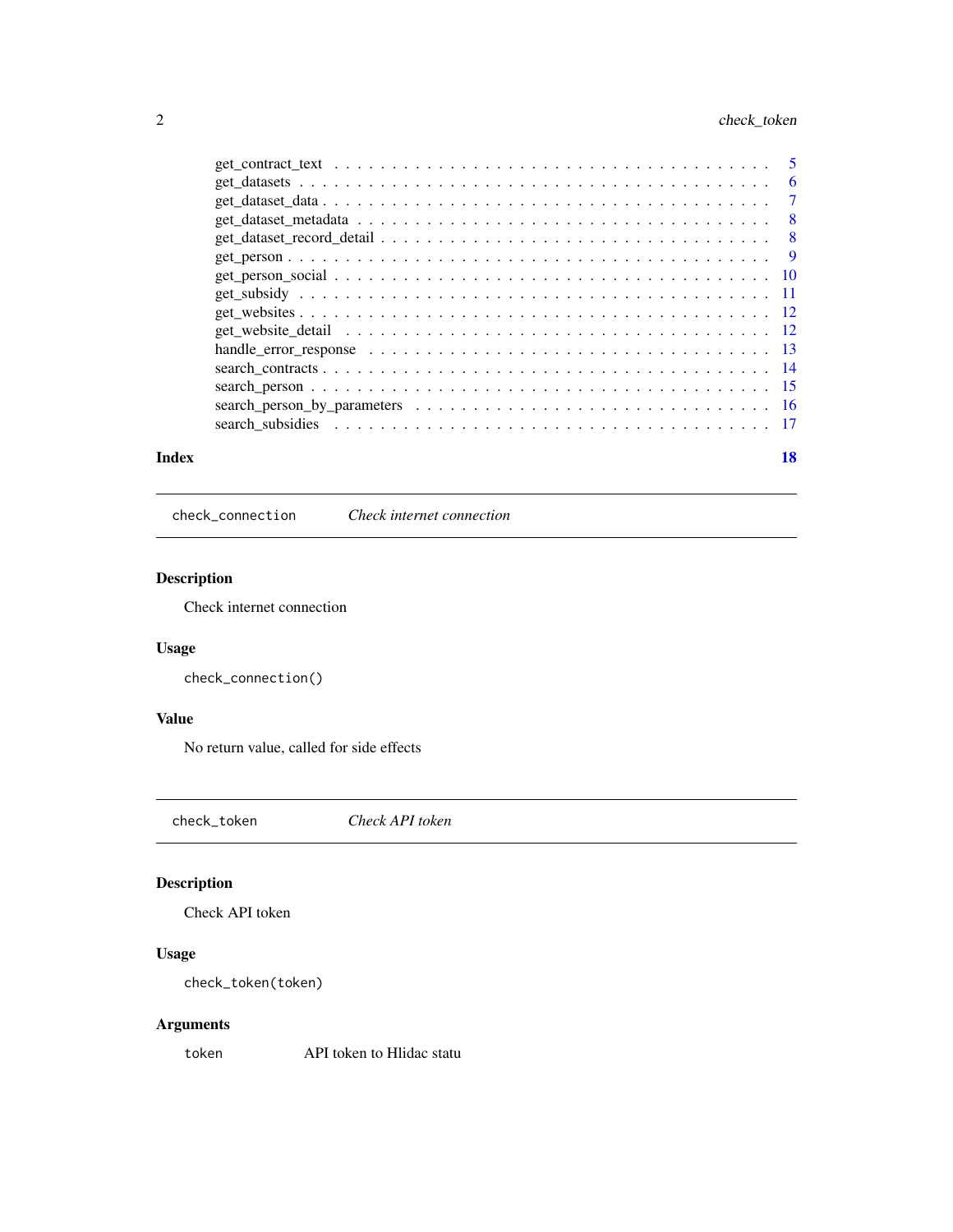## <span id="page-2-0"></span>check\_types 3

## Value

No return value, called for side effects

check\_types *Check if all social media account types are valid*

## Description

Check if all social media account types are valid

#### Usage

```
check_types(types)
```
## Arguments

types Vector with types of social media accounts

## Value

No return value, called for side effects

create\_type *Create query string for osoby/social API endpoint*

## Description

Create query string for osoby/social API endpoint

#### Usage

```
create_type(types)
```
## Arguments

types Vector with types of social media accounts

## Value

String for querying API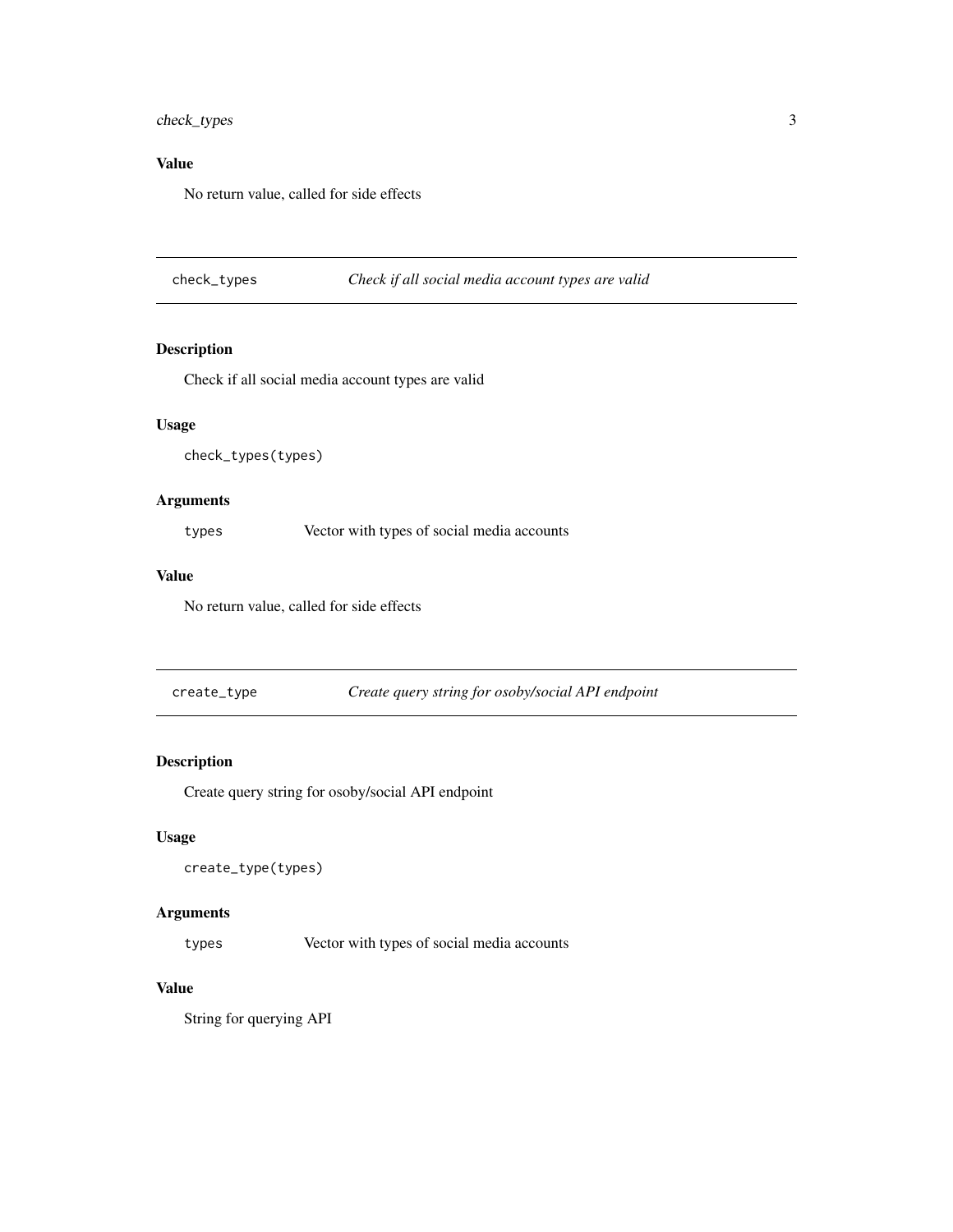<span id="page-3-0"></span>

Get company details

## Usage

get\_company(company\_name, token = Sys.getenv("HLIDAC\_TOKEN"))

#### Arguments

| company_name | Name of the company |
|--------------|---------------------|
| token        | Access token        |

### Value

list with 3 elements: - ico: ID number of the company - jmeno: Name of the company - datoveSchranky: Data post box - electronic repository for communication between public institutions and private companies/people

#### See Also

<https://www.hlidacstatu.cz/swagger/index.html> <https://www.hlidacstatu.cz/api/v1/doc>

## Examples

```
## Not run:
get_company("Agrofert")
```
## End(Not run)

get\_contract *Get contract details*

## Description

Get contract details

## Usage

get\_contract(id, token = NULL)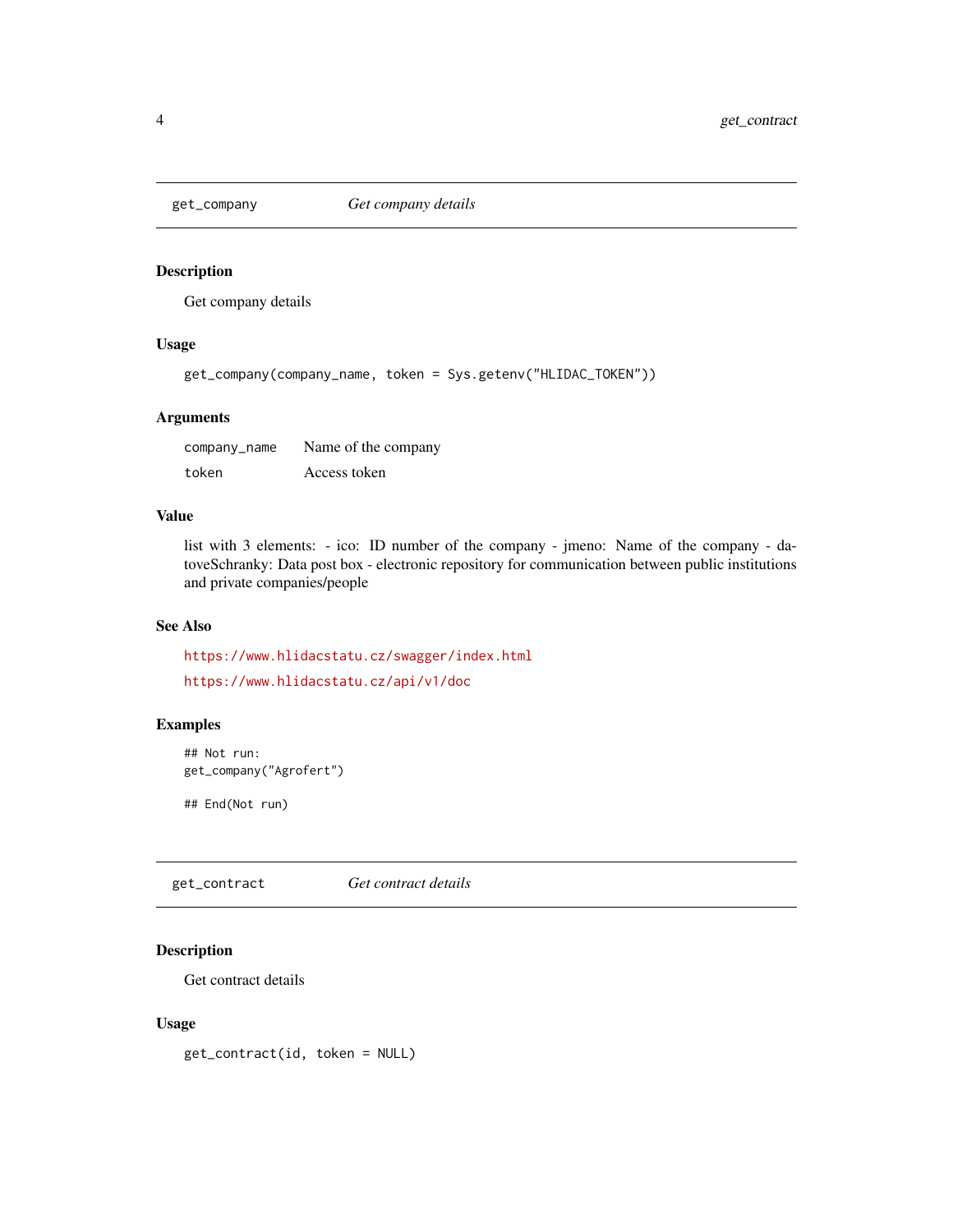## <span id="page-4-0"></span>get\_contract\_text 5

#### Arguments

| id    | ID of contract      |
|-------|---------------------|
| token | Authorization token |

#### Value

list with data

#### See Also

```
https://www.hlidacstatu.cz/swagger/index.html
https://www.hlidacstatu.cz/api/v1/doc
https://smlouvy.gov.cz/
```
## Examples

```
## Not run:
get_contract(id = "1086905")
```
## End(Not run)

get\_contract\_text *Get contract text*

## Description

Get contract text

## Usage

get\_contract\_text(id, token = Sys.getenv("HLIDAC\_TOKEN"))

## Arguments

| id    | ID of contract      |
|-------|---------------------|
| token | Authorization token |

#### Value

Character vector containing text of the contract

#### See Also

<https://www.hlidacstatu.cz/swagger/index.html> <https://www.hlidacstatu.cz/api/v1/doc> <https://smlouvy.gov.cz/>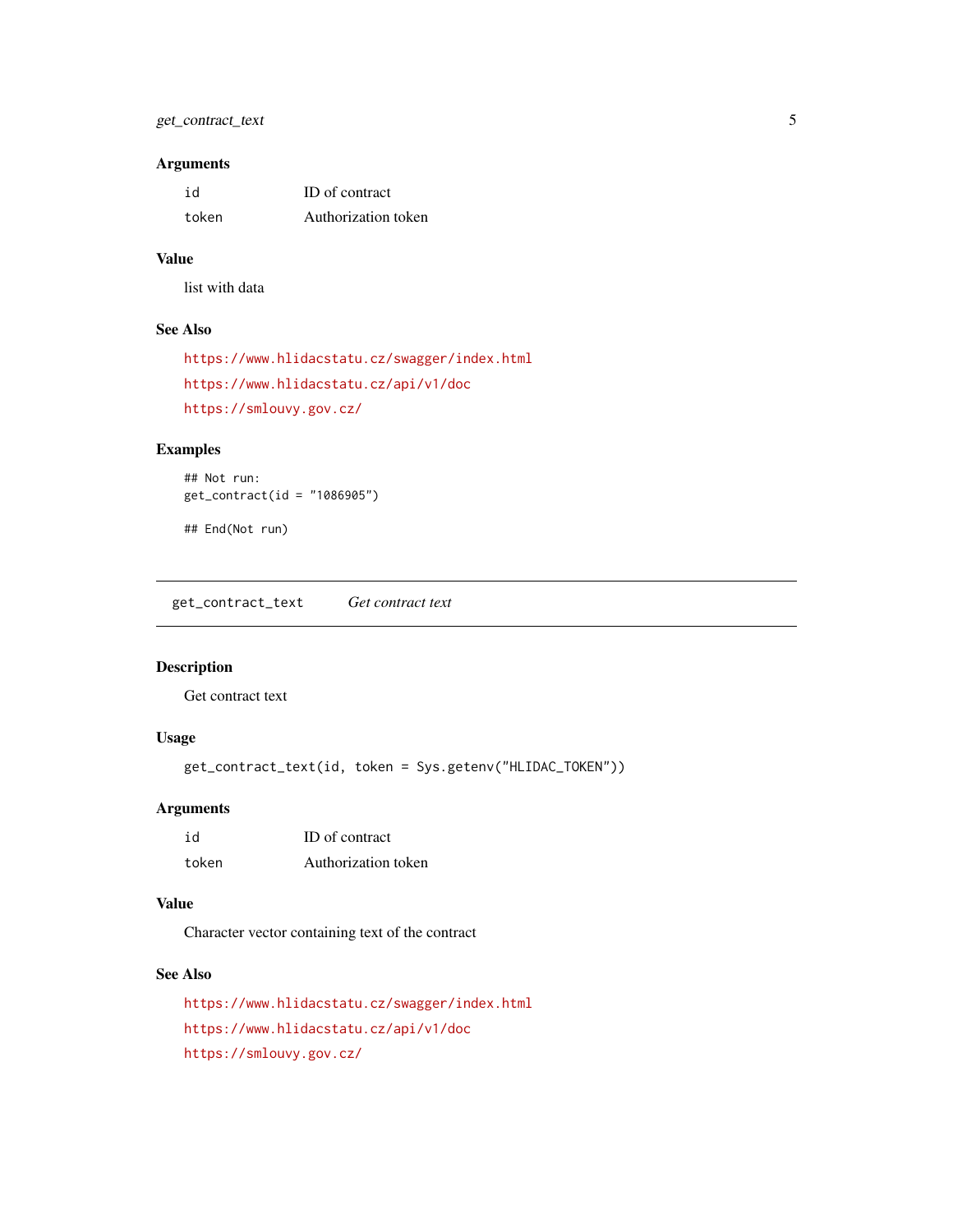#### Examples

```
## Not run:
get_contract_text(id = "1086905")
## End(Not run)
```
<span id="page-5-1"></span>get\_datasets *Get list of datasets*

#### Description

Get list of datasets available via 'Hlídač státu' API

### Usage

get\_datasets(token = Sys.getenv("HLIDAC\_TOKEN"))

#### Arguments

token Authorization token

#### Value

Response from the server containing a list of all datasets available. The list contains 3 elements: total: Total number of datasets available (integer) - page: Page of the result (integer) - results: data concerning the datasets (data.frame)

## See Also

<https://www.hlidacstatu.cz/swagger/index.html>

<https://www.hlidacstatu.cz/api/v1/doc>

Other Datasets: [get\\_dataset\\_data\(](#page-6-1)), [get\\_dataset\\_metadata\(](#page-7-1)), [get\\_dataset\\_record\\_detail\(](#page-7-2))

#### Examples

## Not run: get\_datasets()

<span id="page-5-0"></span>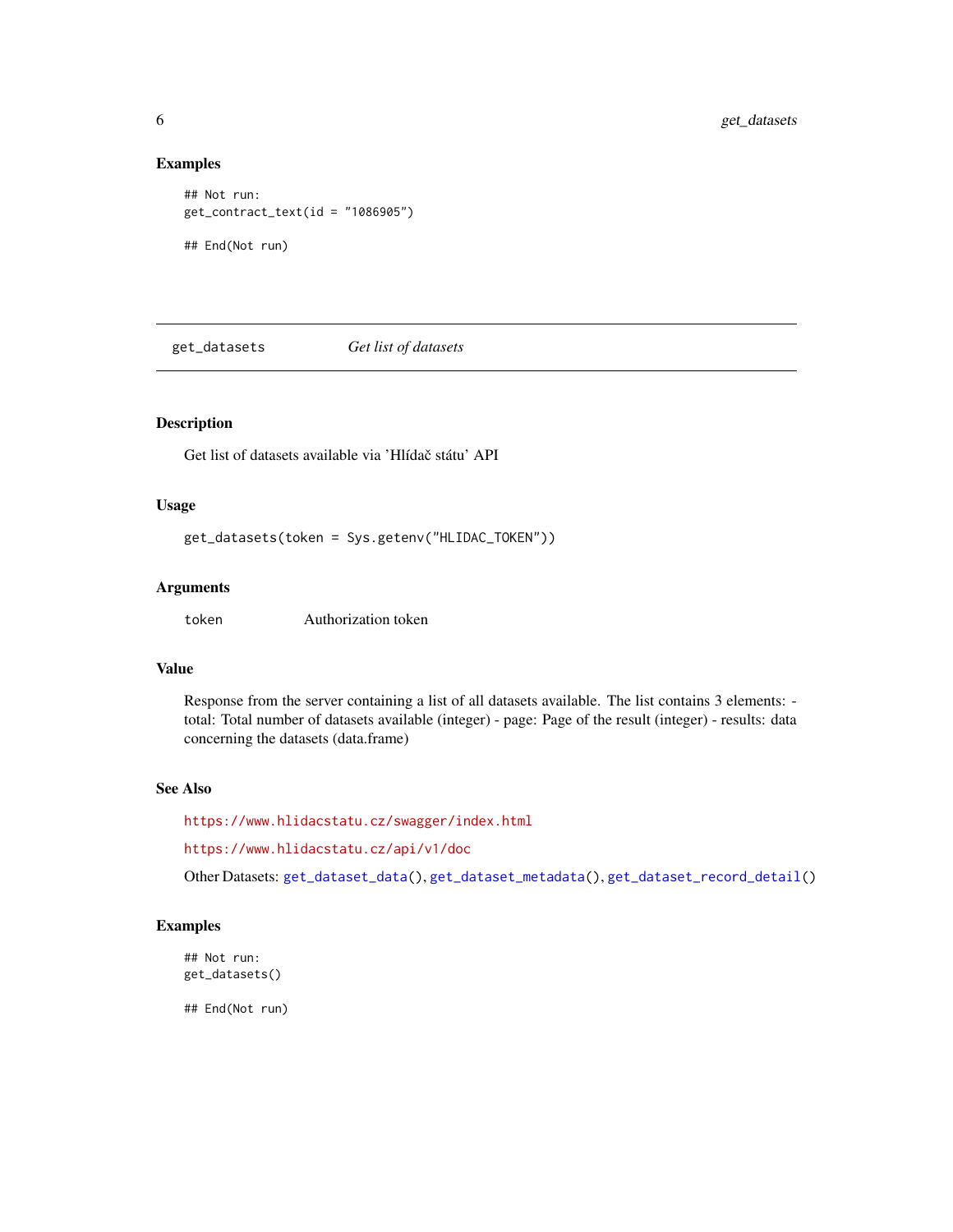<span id="page-6-1"></span><span id="page-6-0"></span>get\_dataset\_data *Get data from the dataset*

#### Description

Get data from the dataset

## Usage

```
get_dataset_data(
  dataset_id,
  token = Sys.getenv("HLIDAC_TOKEN"),
  query = NULL,
  page = 1,
  sort = NULL,desc = NULL
)
```
## Arguments

| dataset_id | ID of dataset                                                                                      |
|------------|----------------------------------------------------------------------------------------------------|
| token      | Authorization token                                                                                |
| query      | Search query                                                                                       |
| page       | Number of page (Please note that if the page parameter exceeds 200, the function<br>returns error) |
| sort       | Sort by column                                                                                     |
| desc       | Descending or ascending sorting                                                                    |

#### Value

list containing 3 elements: - total: Total number of datasets available (integer) - page: Page of the result (integer), equal to the 'page' argument of the function - results: Data.frame with data, columns vary depending on the dataset

#### See Also

<https://www.hlidacstatu.cz/swagger/index.html> <https://www.hlidacstatu.cz/api/v1/doc> Other Datasets: [get\\_dataset\\_metadata\(](#page-7-1)), [get\\_dataset\\_record\\_detail\(](#page-7-2)), [get\\_datasets\(](#page-5-1))

## Examples

```
## Not run:
get_dataset_data("ministri")
get_dataset_data("ministri", query = "Zeman", page = 1)
## End(Not run)
```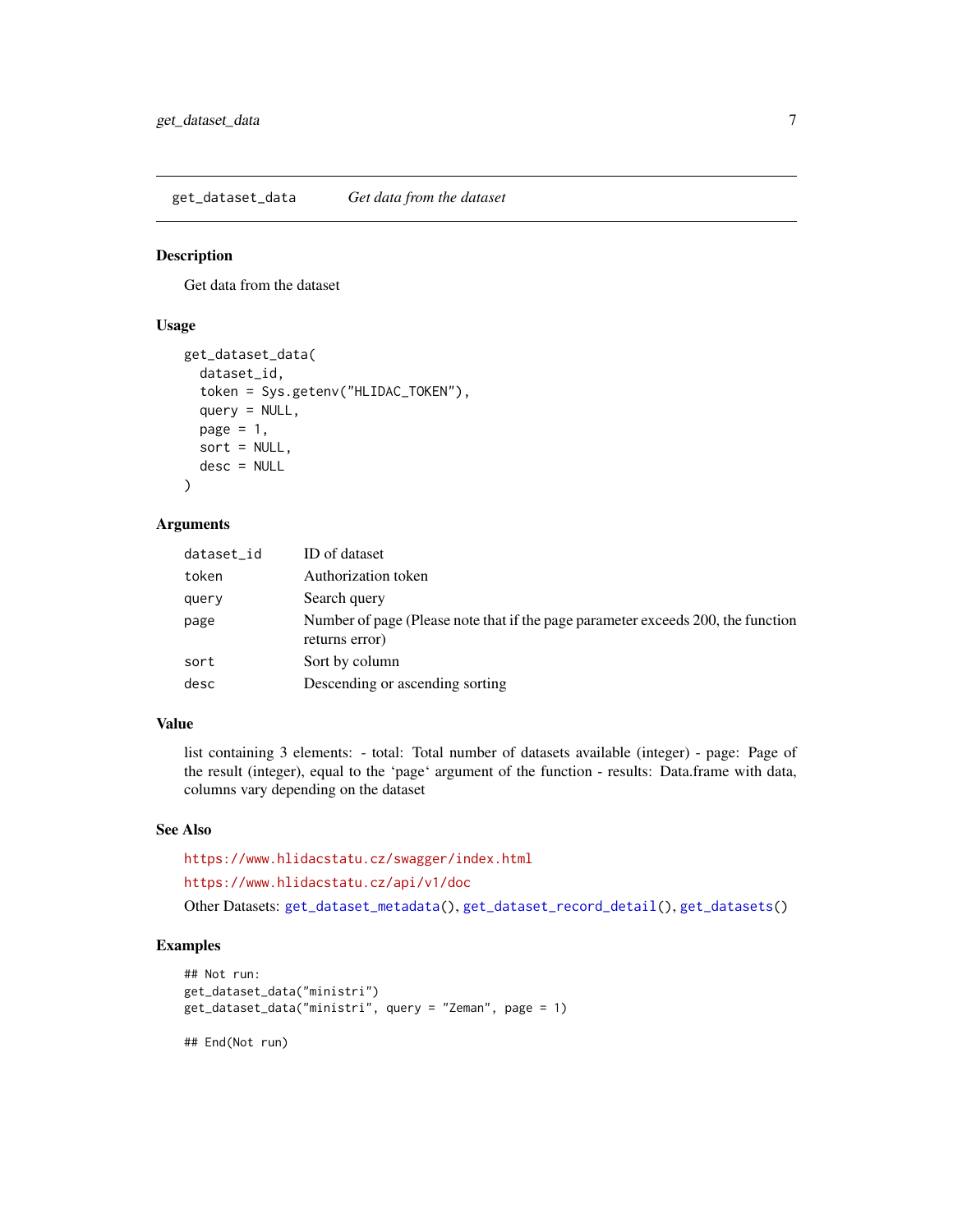<span id="page-7-1"></span><span id="page-7-0"></span>Get metadata related to specified dataset.

## Usage

```
get_dataset_metadata(dataset_id, token = Sys.getenv("HLIDAC_TOKEN"))
```
#### Arguments

| dataset id | <b>ID</b> of dataset |
|------------|----------------------|
| token      | Authorization token  |

## Value

a list containing metadata related to the specified dataset

#### See Also

<https://www.hlidacstatu.cz/swagger/index.html>

<https://www.hlidacstatu.cz/api/v1/doc>

Other Datasets: [get\\_dataset\\_data\(](#page-6-1)), [get\\_dataset\\_record\\_detail\(](#page-7-2)), [get\\_datasets\(](#page-5-1))

## Examples

```
## Not run:
get_dataset_metadata("ministri")
```
## End(Not run)

<span id="page-7-2"></span>get\_dataset\_record\_detail

*Get record detail*

#### Description

Get record detail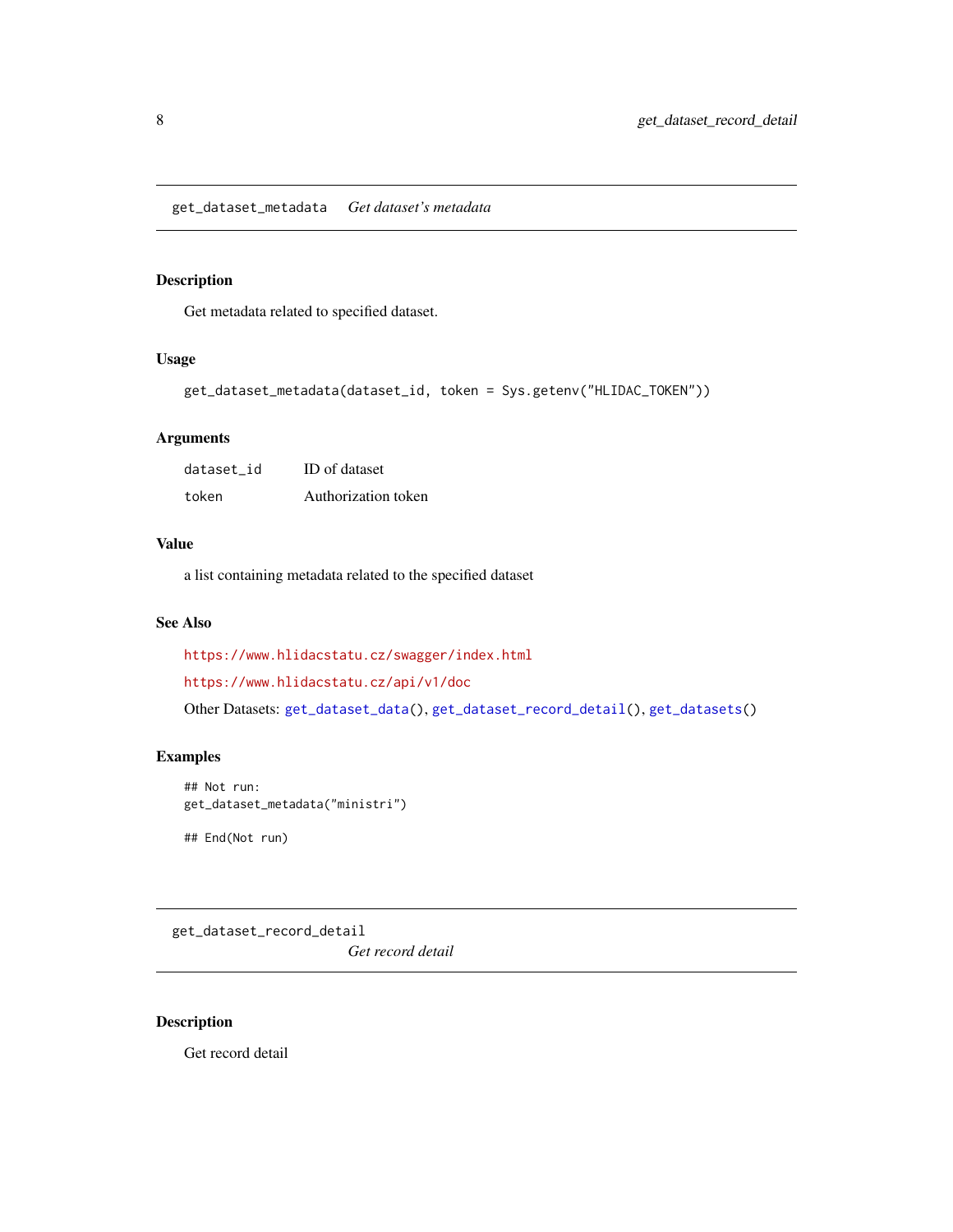## <span id="page-8-0"></span>get\_person 9

## Usage

```
get_dataset_record_detail(
  dataset_id,
  item_id,
  token = Sys.getenv("HLIDAC_TOKEN")
\mathcal{L}
```
## Arguments

| dataset id | ID of dataset       |
|------------|---------------------|
| item id    | ID of record        |
| token      | Authorization token |

## Value

list of vectors containing data related to the item

## See Also

```
get_dataset_data https://www.hlidacstatu.cz/swagger/index.html
https://www.hlidacstatu.cz/api/v1/doc
Other Datasets: get_dataset_data(), get_dataset_metadata(), get_datasets()
```
## Examples

```
## Not run:
get_dataset_record_detail("ministri", item_id = 1)
```
## End(Not run)

<span id="page-8-1"></span>get\_person *Get person details*

#### Description

Get person details

## Usage

get\_person(person\_id, token = Sys.getenv("HLIDAC\_TOKEN"))

## Arguments

| person_id | Person's ID  |
|-----------|--------------|
| token     | Access token |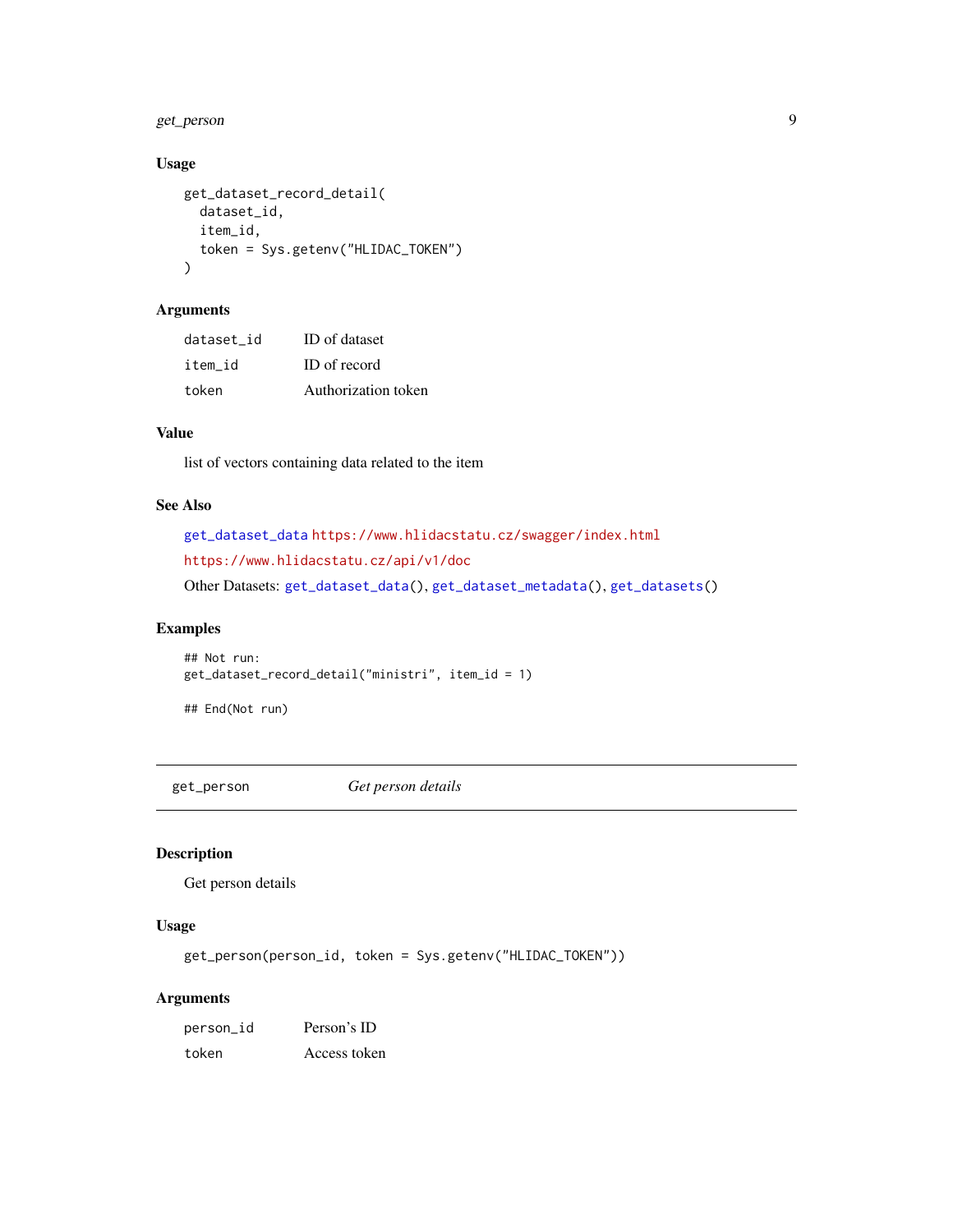Value

list with the following elements: - titulPred: academic titles written before person's name - jmeno: given name - prijmeni: surname - titulPo: academic titles written after person's name (if applicable) - narozeni: date of birth - nameId: person's id - profile: URL of profile at hlidacstatu.cz sponzoring: data.frame with data on sponsorship of political parties by the person - udalosti: events related to the person such as party membership and running in election, serving in political bodies and relations to private companies (shareholder, serving on a board) - socialniSite: data.frame with data on social media accounts

#### See Also

<https://www.hlidacstatu.cz/swagger/index.html> <https://www.hlidacstatu.cz/api/v1/doc>

Other Persons: [get\\_person\\_social\(](#page-9-1)), [search\\_person\\_by\\_parameters\(](#page-15-1)), [search\\_person\(](#page-14-1))

#### Examples

```
## Not run:
get_person("andrej-babis")
```
## End(Not run)

<span id="page-9-1"></span>get\_person\_social *Get person social media accounts*

#### **Description**

Get person social media accounts

#### Usage

```
get_person_social(types, token = Sys.getenv("HLIDAC_TOKEN"))
```
#### Arguments

| types | Types of social media accounts, only the following types are allowed: 'Twitter',<br>'Facebook_page', 'Facebook_profile', 'Instagram', 'WWW', 'Youtube' |
|-------|--------------------------------------------------------------------------------------------------------------------------------------------------------|
| token | Access token                                                                                                                                           |

#### Value

data.frame with data on persons' social accounts with the following columns: - titulPred: academic titles written before person's name - jmeno: given name - prijmeni: surname - titulPo: academic titles written after person's name - nameId: person's ID - profile: URL of profile at hlidacstatu.cz socialniSite: data.frame with data on social accounts (Type of social media, Id of the social media account, URL)

<span id="page-9-0"></span>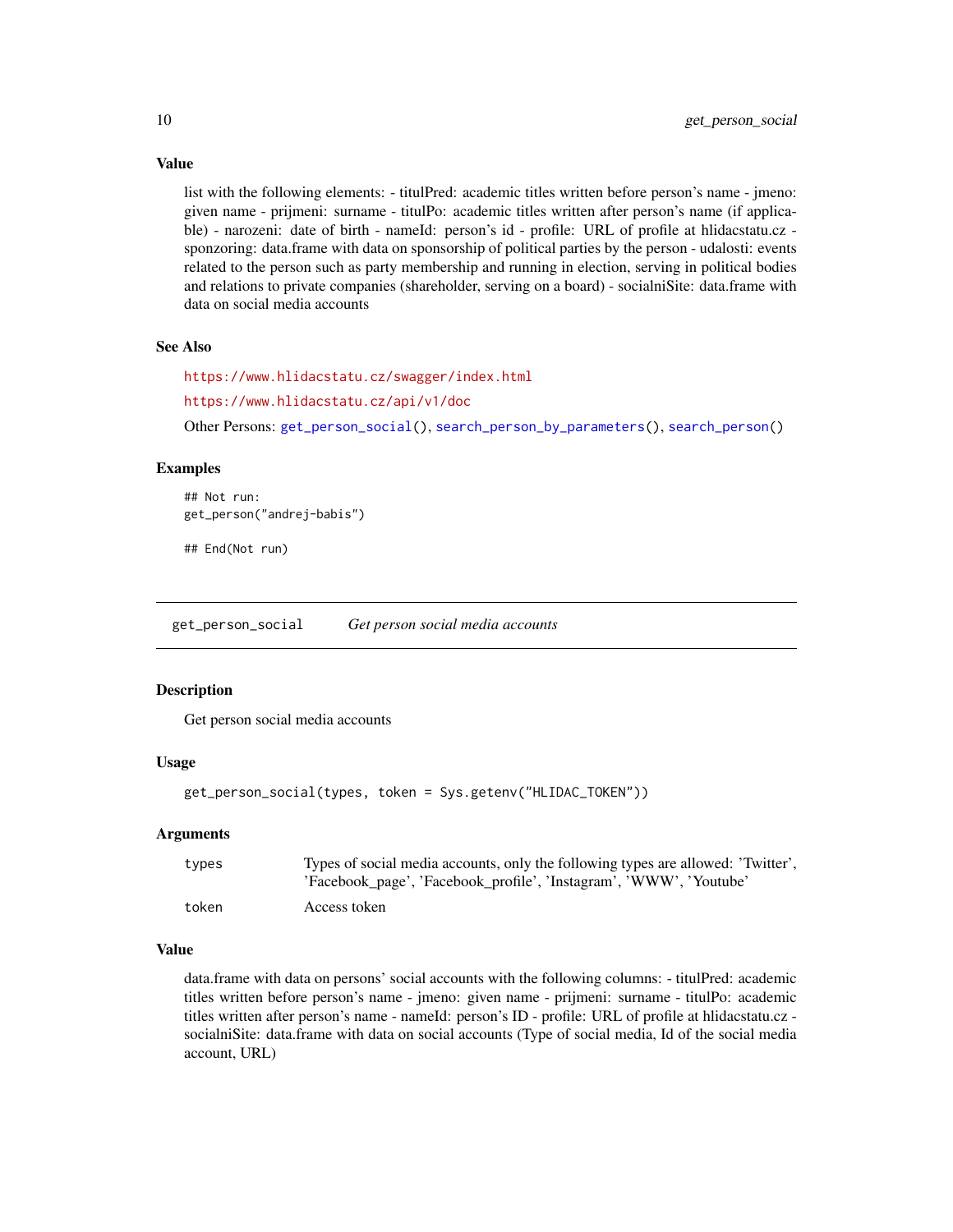## <span id="page-10-0"></span>get\_subsidy 11

## See Also

<https://www.hlidacstatu.cz/swagger/index.html>

<https://www.hlidacstatu.cz/api/v1/doc>

Other Persons: [get\\_person\(](#page-8-1)), [search\\_person\\_by\\_parameters\(](#page-15-1)), [search\\_person\(](#page-14-1))

## Examples

## Not run: get\_person\_social(types = c("Twitter", "Instagram"))

## End(Not run)

<span id="page-10-1"></span>get\_subsidy *Get subsidy*

## Description

Get subsidy

## Usage

get\_subsidy(id, token = Sys.getenv("HLIDAC\_TOKEN"))

## Arguments

| id    | Subsidy ID          |
|-------|---------------------|
| token | Authorization token |

#### Value

list with details of the subsidy

#### See Also

<https://www.hlidacstatu.cz/swagger/index.html> <https://www.hlidacstatu.cz/api/v1/doc> Other Subsidies: [search\\_subsidies\(](#page-16-1))

## Examples

## Not run: get\_subsidy("deminimis-1000229862")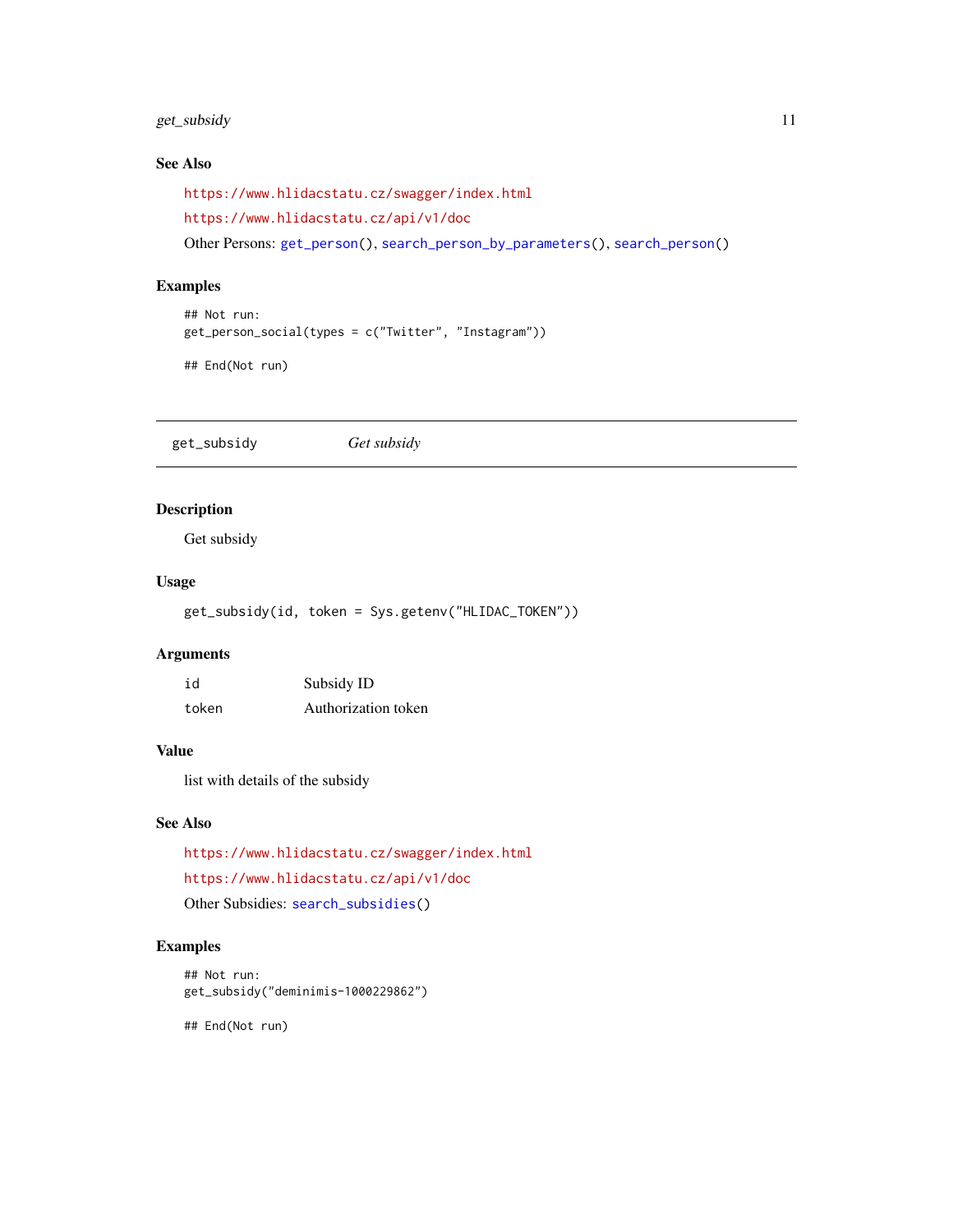<span id="page-11-0"></span>get\_websites *Get websites*

## Description

Get websites

#### Usage

get\_websites(token = Sys.getenv("HLIDAC\_TOKEN"))

## Arguments

token Authorization token

#### Value

data.frame with data on websites run by the state with the following columns: - hostid: ID of website - host: host of website - url: URL of website - opendataUrl: URL to open data on website's availability - pageUrl: URL to website's profile at Hlidac statu - urad: the institution running the website - publicname: name of the website - popis: description of the website - hash

#### See Also

<https://www.hlidacstatu.cz/swagger/index.html> <https://www.hlidacstatu.cz/api/v1/doc>

#### Examples

## Not run: get\_websites()

## End(Not run)

get\_website\_detail *Get website detail*

## Description

Get website detail

#### Usage

```
get_website_detail(id, token = Sys.getenv("HLIDAC_TOKEN"))
```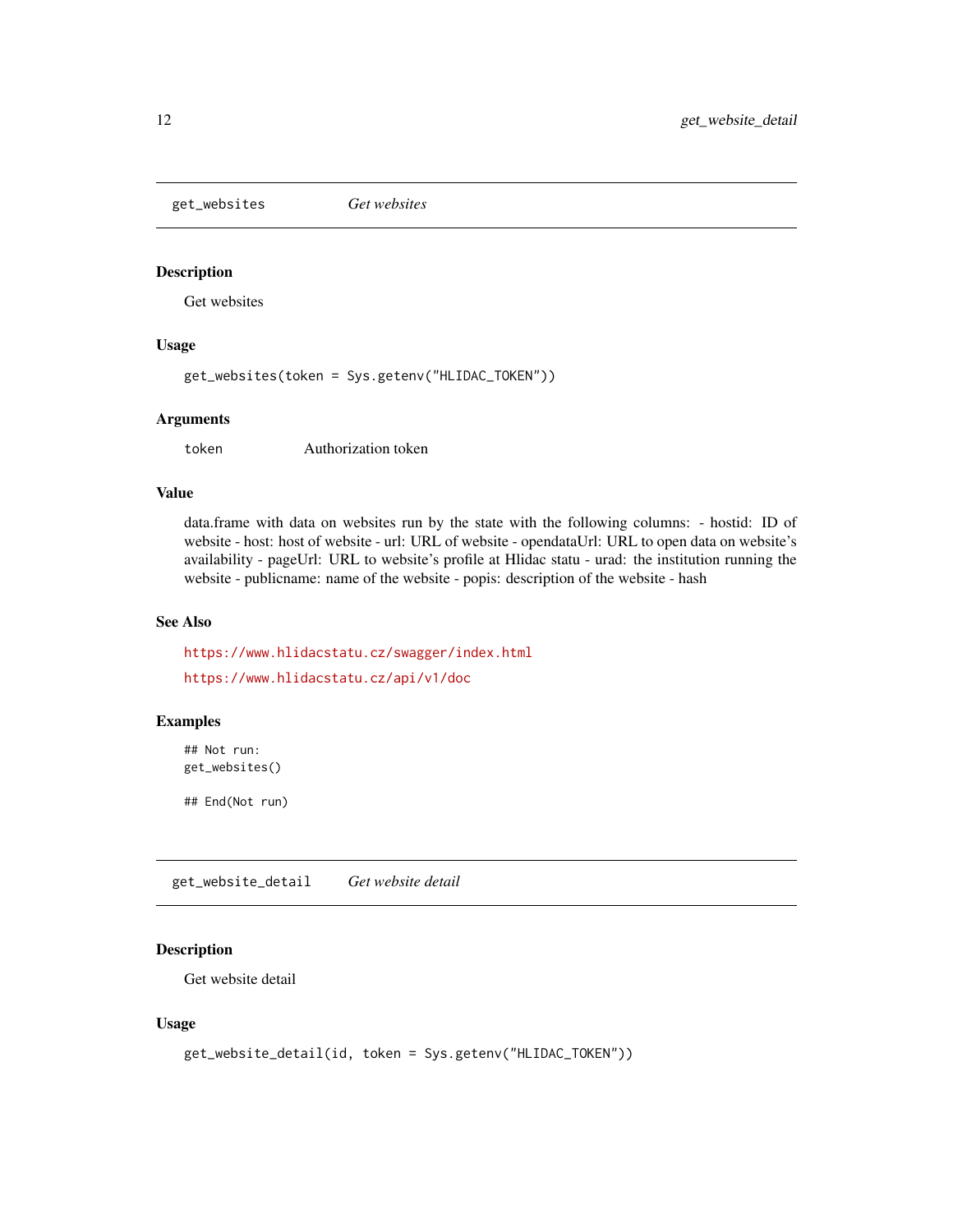#### <span id="page-12-0"></span>Arguments

| id    | Website id          |
|-------|---------------------|
| token | Authorization token |

#### Value

list with 2 elements: - availability: data on availability of the website including response time and HTTP status code every minute - ssl: assessment of the website's SSL server configuration

## See Also

```
https://www.hlidacstatu.cz/swagger/index.html
https://www.hlidacstatu.cz/api/v1/doc
```
## Examples

```
## Not run:
get_website_detail(id = "10107")
## End(Not run)
```
handle\_error\_response *Handle response other than 200*

## Description

Handle response other than 200

#### Usage

handle\_error\_response(response)

## Arguments

response Response from the server

#### Value

No return value, called for side effects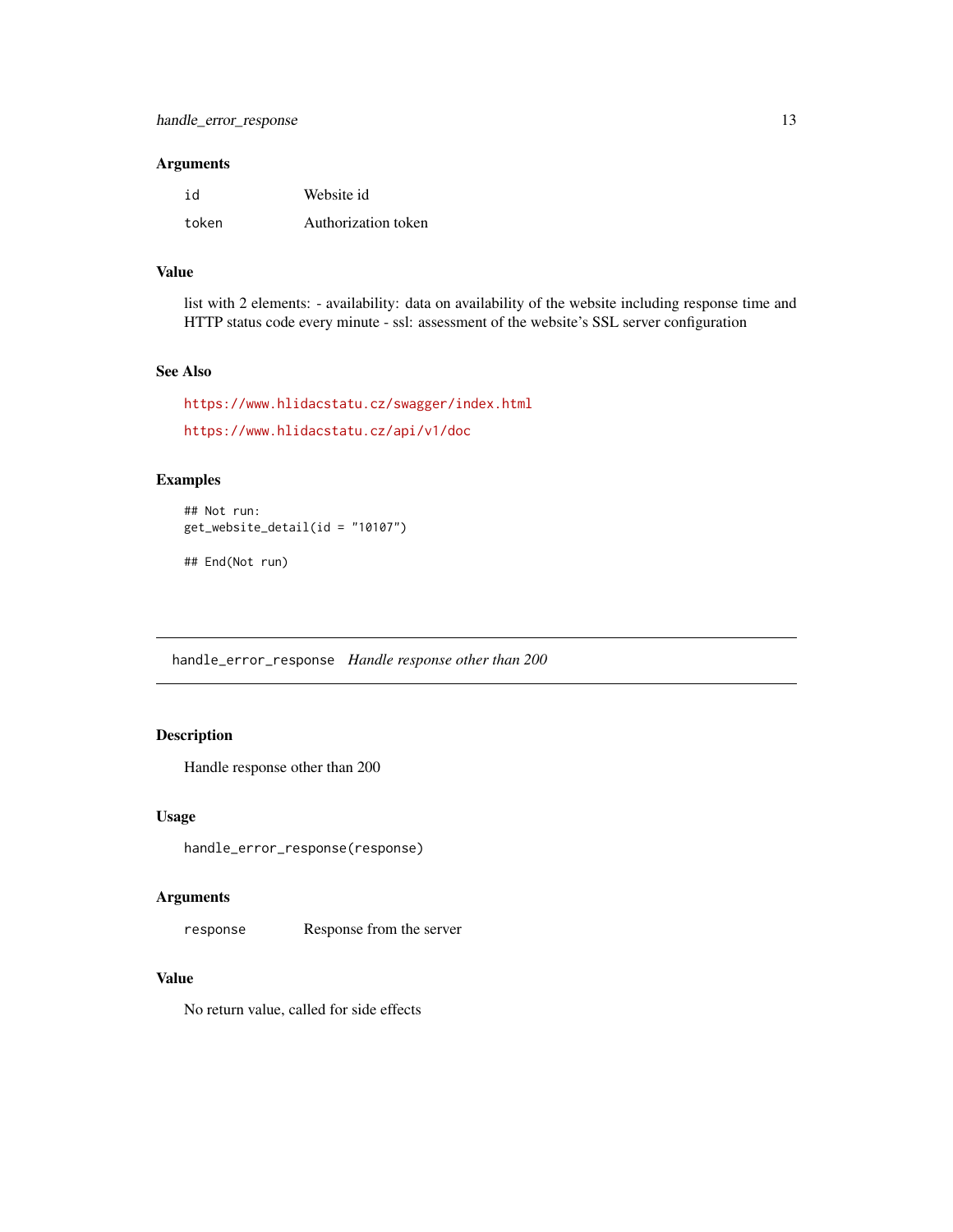<span id="page-13-0"></span>Search contract

## Usage

search\_contracts(query, token = Sys.getenv("HLIDAC\_TOKEN"), page = 1, sort = 0)

## Arguments

| query | Full-text search query                                                                                                                                                                                                                                                                                                                                                                                                   |
|-------|--------------------------------------------------------------------------------------------------------------------------------------------------------------------------------------------------------------------------------------------------------------------------------------------------------------------------------------------------------------------------------------------------------------------------|
| token | Access token                                                                                                                                                                                                                                                                                                                                                                                                             |
| page  | Page of results (Please note that if the page parameter exceeds 200, the function<br>returns error)                                                                                                                                                                                                                                                                                                                      |
| sort  | Ordering of the results, the available options are the following: -0: sort by<br>relevance - 1: recently added contracts first - 2: recently added contracts last -<br>3: the cheapest contracts first - 4: the most expensive contracts first - 5: recently<br>concluded contracts first - 6: recently concluded contracts last - 7: the most<br>defective contracts first - 8: sort by purchaser - 9: sort by supplier |

#### Value

list containing 3 elements: - Total: Total number of datasets available (integer) - Page: Page of the result (integer) - Results: Data.frame with data concerning the datasets

#### See Also

<https://www.hlidacstatu.cz/swagger/index.html> <https://www.hlidacstatu.cz/api/v1/doc> <https://www.hlidacstatu.cz/napoveda> <https://smlouvy.gov.cz/>

## Examples

```
## Not run:
search_contracts(query = "golf")
```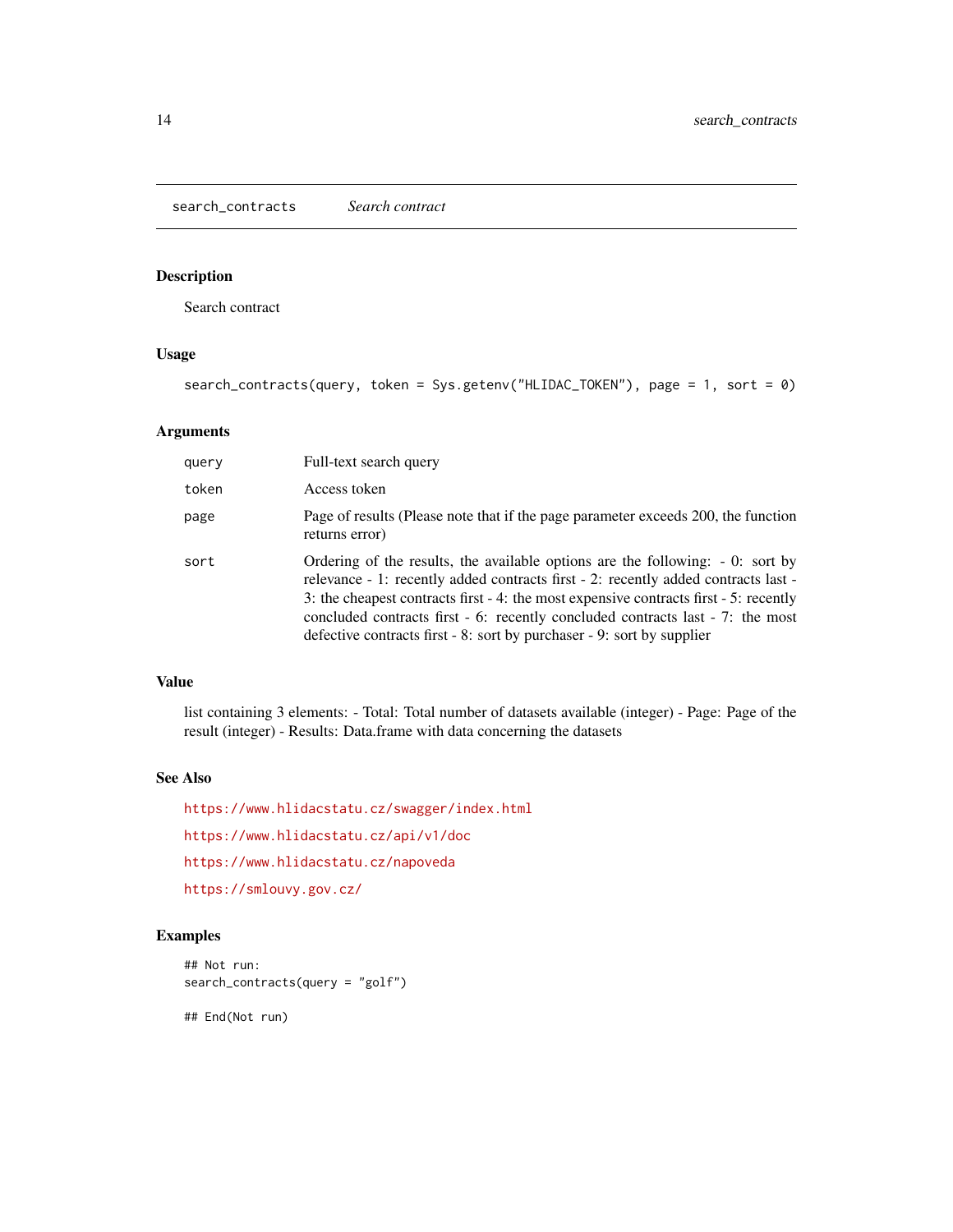<span id="page-14-1"></span><span id="page-14-0"></span>search\_person *Search person*

#### Description

Search person

## Usage

```
search_person(query, page = NULL, token = Sys.getenv("HLIDAC_TOKEN"))
```
## Arguments

| query | Search query for a person, required parameter |
|-------|-----------------------------------------------|
| page  | Page number                                   |
| token | Access token                                  |

#### Value

data.frame with found persons with the following columns: - jmeno: given name - prijmeni: surname - narozeni: date of birth - nameId: person's ID - profile: URL of profile at hlidacstatu.cz - titulPred: academic titles written before person's name - titulPo: academic titles written after person's name

## See Also

<https://www.hlidacstatu.cz/swagger/index.html>

<https://www.hlidacstatu.cz/api/v1/doc>

Other Persons: [get\\_person\\_social\(](#page-9-1)), [get\\_person\(](#page-8-1)), [search\\_person\\_by\\_parameters\(](#page-15-1))

## Examples

```
## Not run:
search_person(query = "Kalousek")
```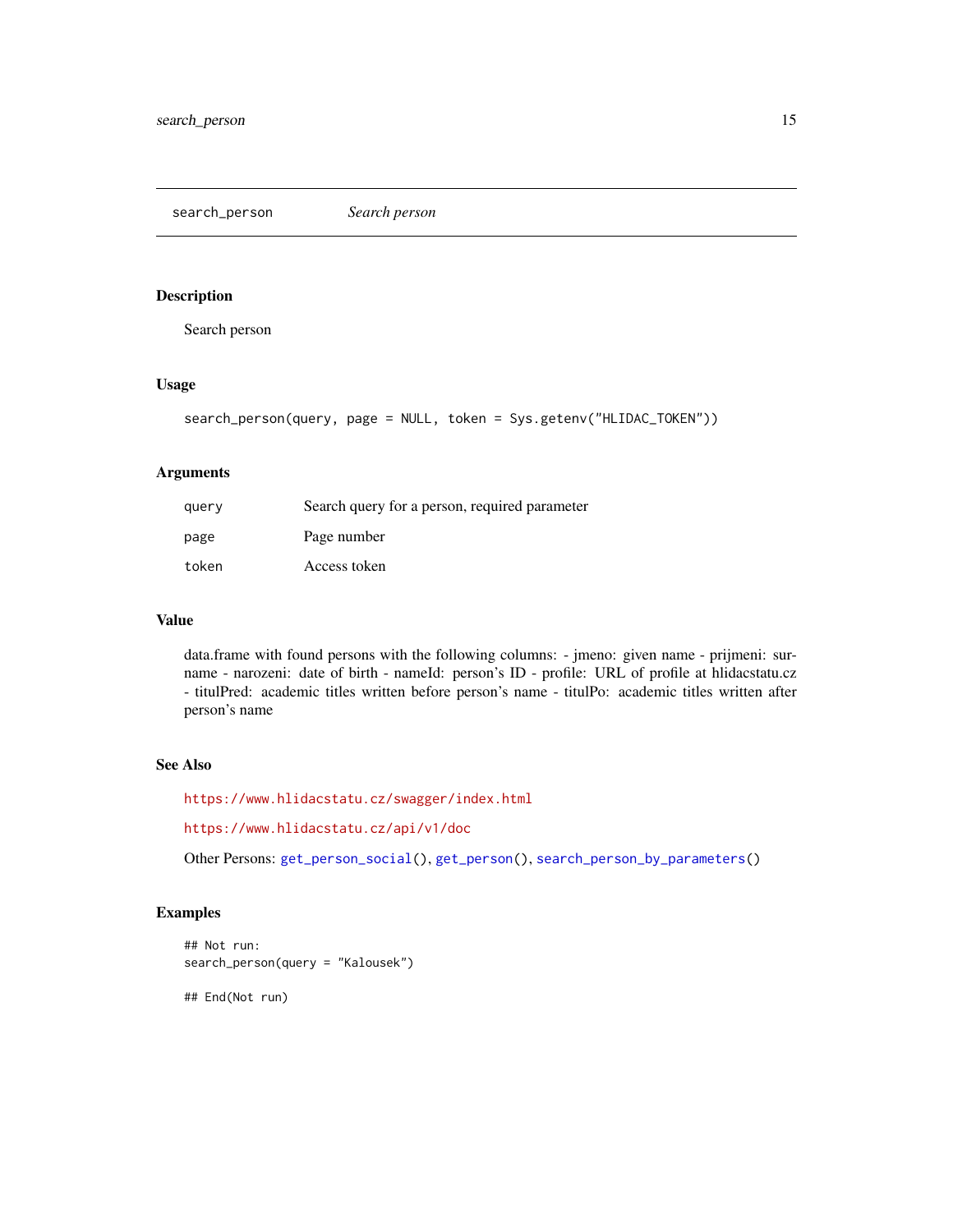```
search_person_by_parameters
```

```
Search person by name and date of birth
```
Search person by name and date of birth

#### Usage

```
search_person_by_parameters(
  first_name = NULL,
  last_name = NULL,
 birth_date = NULL,
  ignore_diacritics = TRUE,
  token = Sys.getenv("HLIDAC_TOKEN")
)
```
#### Arguments

| first_name        | Person's first name                                                          |
|-------------------|------------------------------------------------------------------------------|
| last_name         | Person's last name                                                           |
| birth_date        | Person's date of birth (in YYYY-MM-DD format)                                |
| ignore_diacritics |                                                                              |
|                   | Parameter indicating whether diacritics in names should be ignored (boolean) |
| token             | Access token                                                                 |

#### Value

data.frame with found persons with the following columns: - jmeno: given name - prijmeni: surname - narozeni: date of birth - nameId: person's ID - profile: URL of profile at hlidacstatu.cz - titulPred: academic titles written before person's name - titulPo: academic titles written after person's name

#### See Also

<https://www.hlidacstatu.cz/swagger/index.html>

<https://www.hlidacstatu.cz/api/v1/doc>

Other Persons: [get\\_person\\_social\(](#page-9-1)), [get\\_person\(](#page-8-1)), [search\\_person\(](#page-14-1))

#### Examples

```
## Not run:
search_person_by_parameters(first_name = "Miroslav", last_name = "Kalousek",
birth_date = "1960-12-17")
```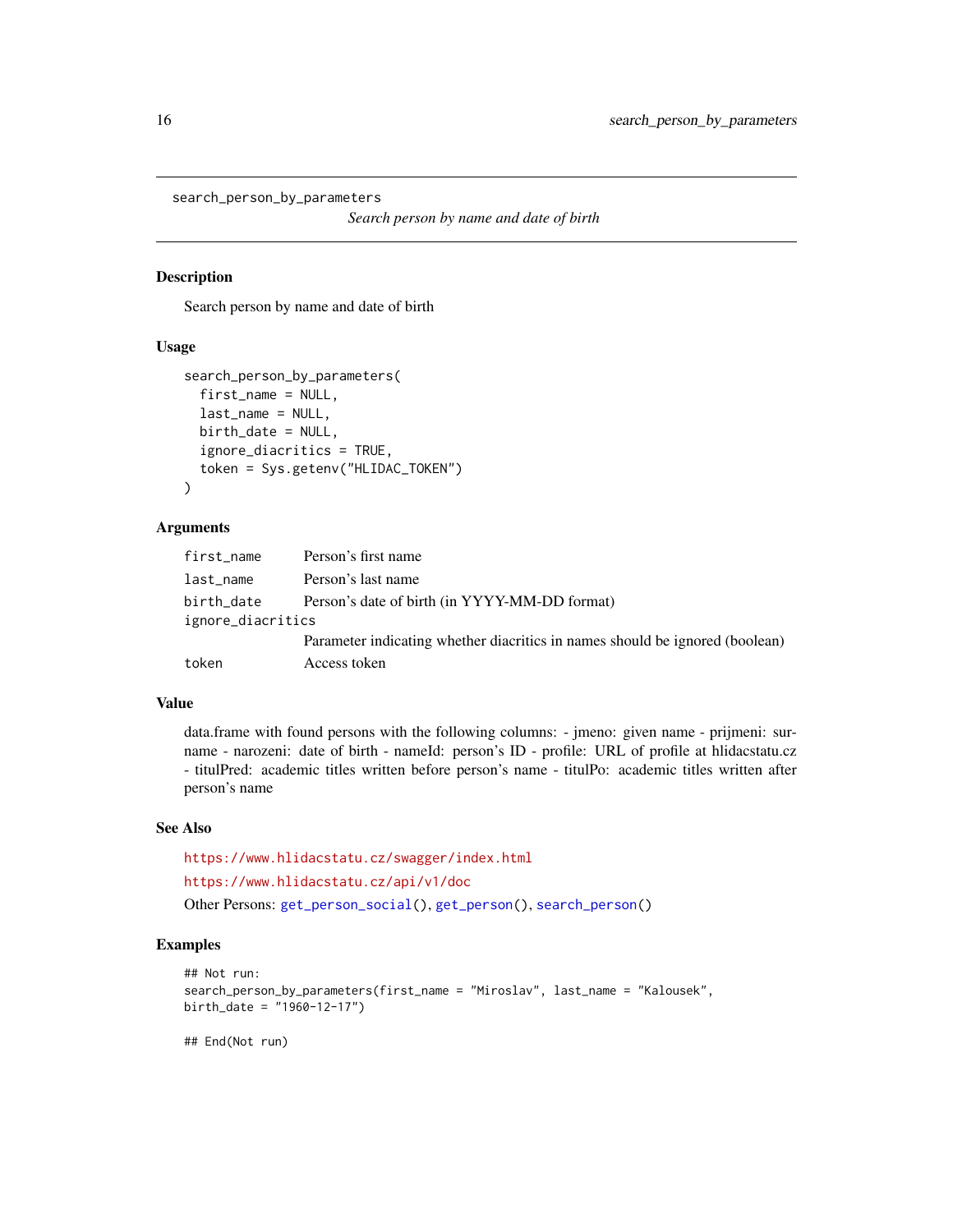<span id="page-16-1"></span><span id="page-16-0"></span>search\_subsidies *Search subsidies*

#### Description

Search subsidies

## Usage

```
search_subsidies(
  query,
  page = 1,
  sort = NULL,
  token = Sys.getenv("HLIDAC_TOKEN")
\mathcal{L}
```
## Arguments

| query | Search query                                                                                                                                                                                                                                                                                                                                                                                                          |
|-------|-----------------------------------------------------------------------------------------------------------------------------------------------------------------------------------------------------------------------------------------------------------------------------------------------------------------------------------------------------------------------------------------------------------------------|
| page  | Page number (Please note that if the page parameter exceeds 200, the function<br>returns error)                                                                                                                                                                                                                                                                                                                       |
| sort  | Sorting of results, the available options are the following: -0: order by relevance<br>- 1: order by the date of signature, the most recent first - 2: order by the date of<br>signature, the most recent last - 3: order by the size of the subsidy, the largest<br>first - 4: order by the size of the subsidy, the largest last - 5: order by ICO in a<br>descending order - 6: order by ICO in an ascending order |
| token | Authorization token                                                                                                                                                                                                                                                                                                                                                                                                   |

## Value

list containing 3 elements: - total: Total number of datasets available (integer) - page: Page of the result (integer), equal to the 'page' argument of the function - results: Data.frame with data, columns vary depending on the dataset

#### See Also

<https://www.hlidacstatu.cz/swagger/index.html> <https://www.hlidacstatu.cz/api/v1/doc> Other Subsidies: [get\\_subsidy\(](#page-10-1))

### Examples

```
## Not run:
search_subsidies("golf")
```